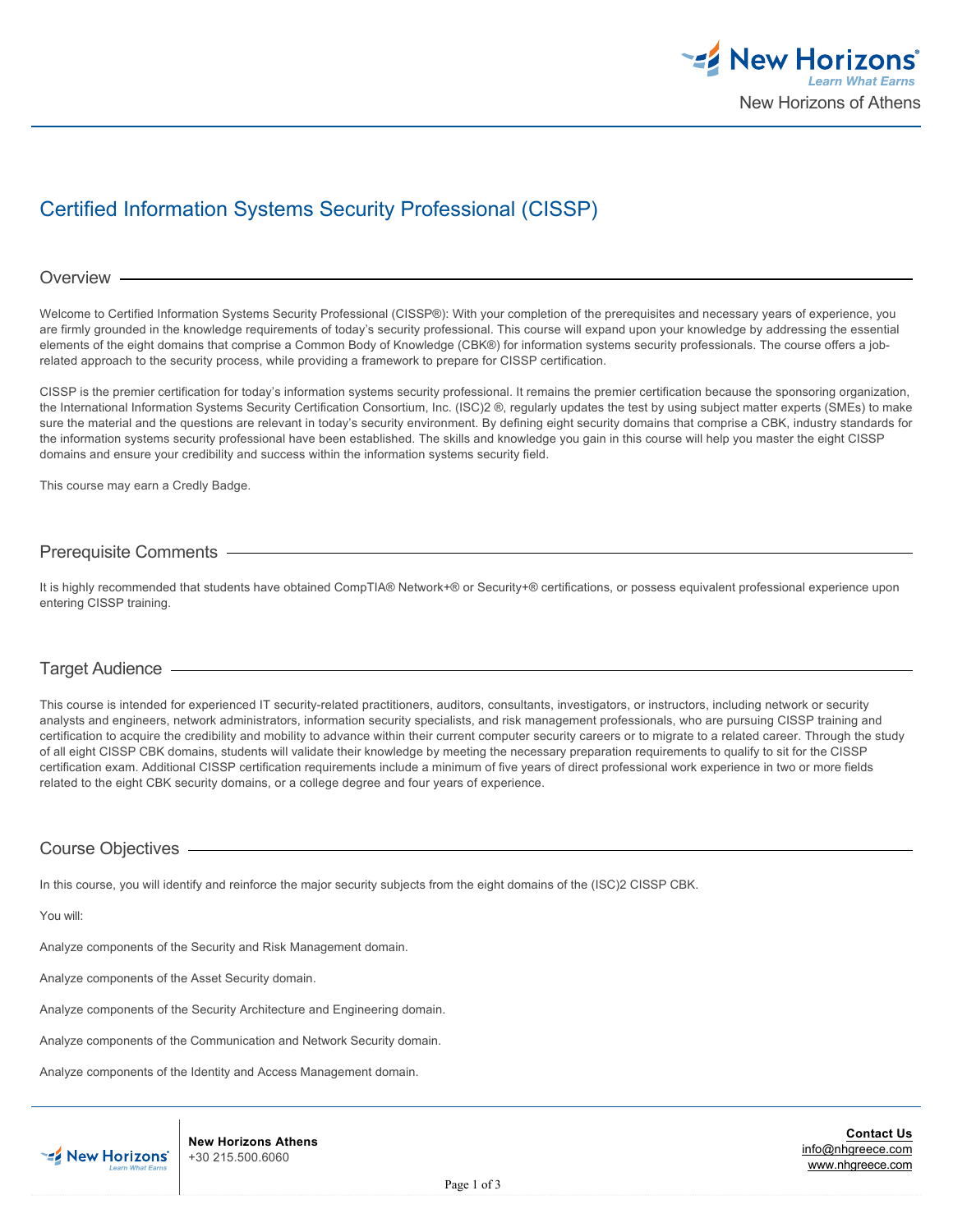

Analyze components of the Security Assessment and Testing domain.

Analyze components of the Security Operations domain.

Analyze components of the Software Development Security domain

# Course Outline

#### **1 - Security and Risk Management**

Topic A: Security Concepts Topic B: Security Governance Principles Topic C: Compliance Topic D: Professional Ethics Topic E: Security Documentation Topic F: Risk Management Topic G: Threat Modeling Topic H: Risk Response Topic I: Business Continuity Plan Fundamentals Topic J: Acquisition Strategy and Practice Topic K: Personnel Security Policies Topic L: Security Awareness and Training

## **2 - Asset Security**

Topic A: Asset Classification Topic B: Secure Data Handling Topic C: Resource Provisioning and Protection Topic D: Manage Data Lifecycle Topic E: Asset Retention Topic F: Data Security Control

# **3 - Security Architecture and Engineering**

Topic A: Security in the Engineering Lifecycle Topic B: System Component Security Topic C: Security Models Topic D: Controls and Countermeasures in Enterprise Security Topic E: Information System Security Capabilities Topic F: Design and Architecture Vulnerability Mitigation Topic G: Vulnerability Mitigation in Emerging Technologies Topic H: Cryptography Concepts Topic I: Cryptography Techniques Topic J: Cryptanalytic Attacks Topic K: Site and Facility Design for Physical Security Topic L: Physical Security Implementation in Sites and Facilities



**New Horizons Athens** +30 215.500.6060